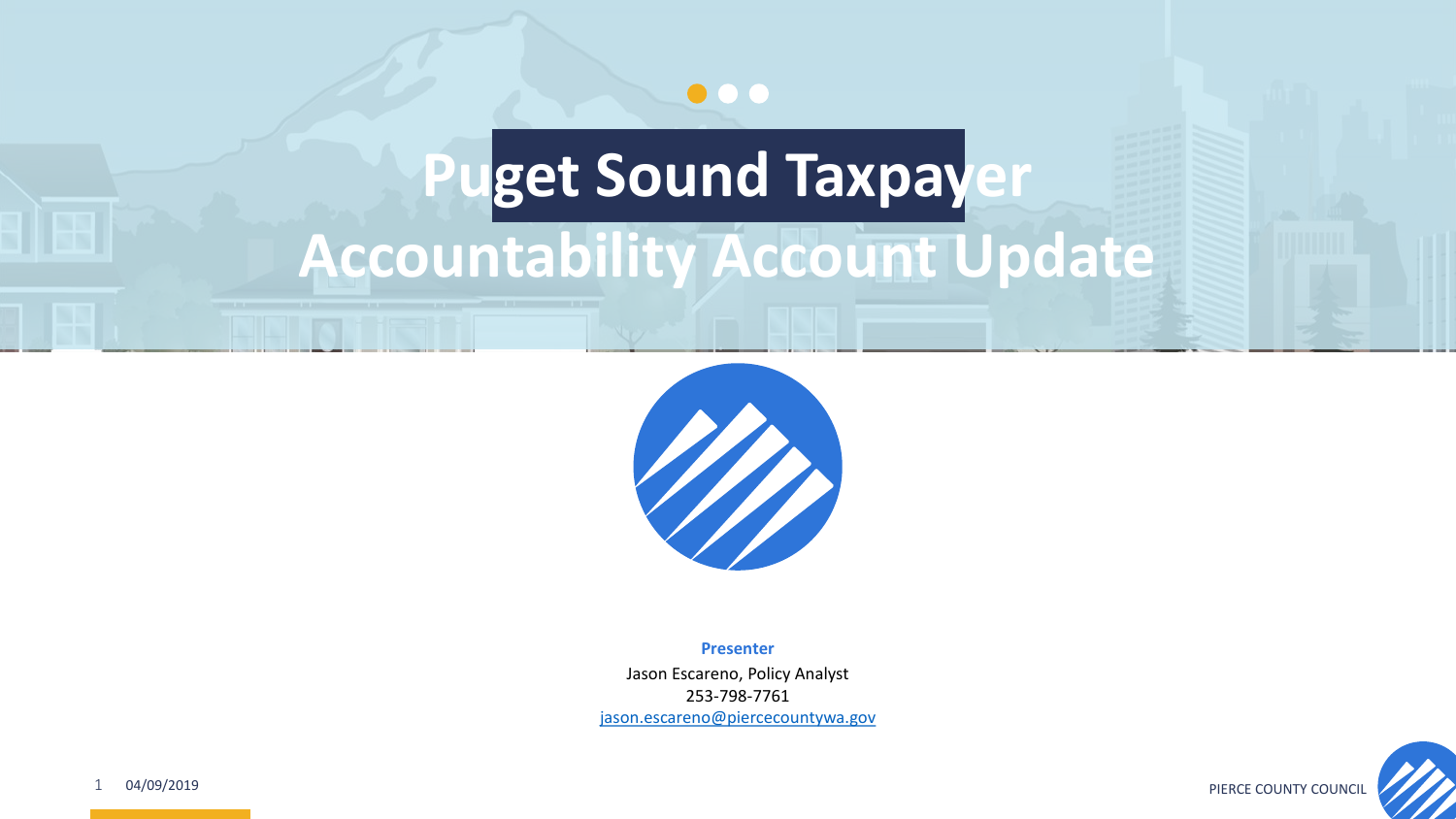- **Overview** Overview of legislation
	- Review of what King and Snohomish are doing
	- Review of what the legislature is doing
	- Update on Pierce County's PSTAA/ST3 Stakeholder Group
		- Discussion of strategic recommendations from Pierce County's PSTAA/ST3 Stakeholder Group

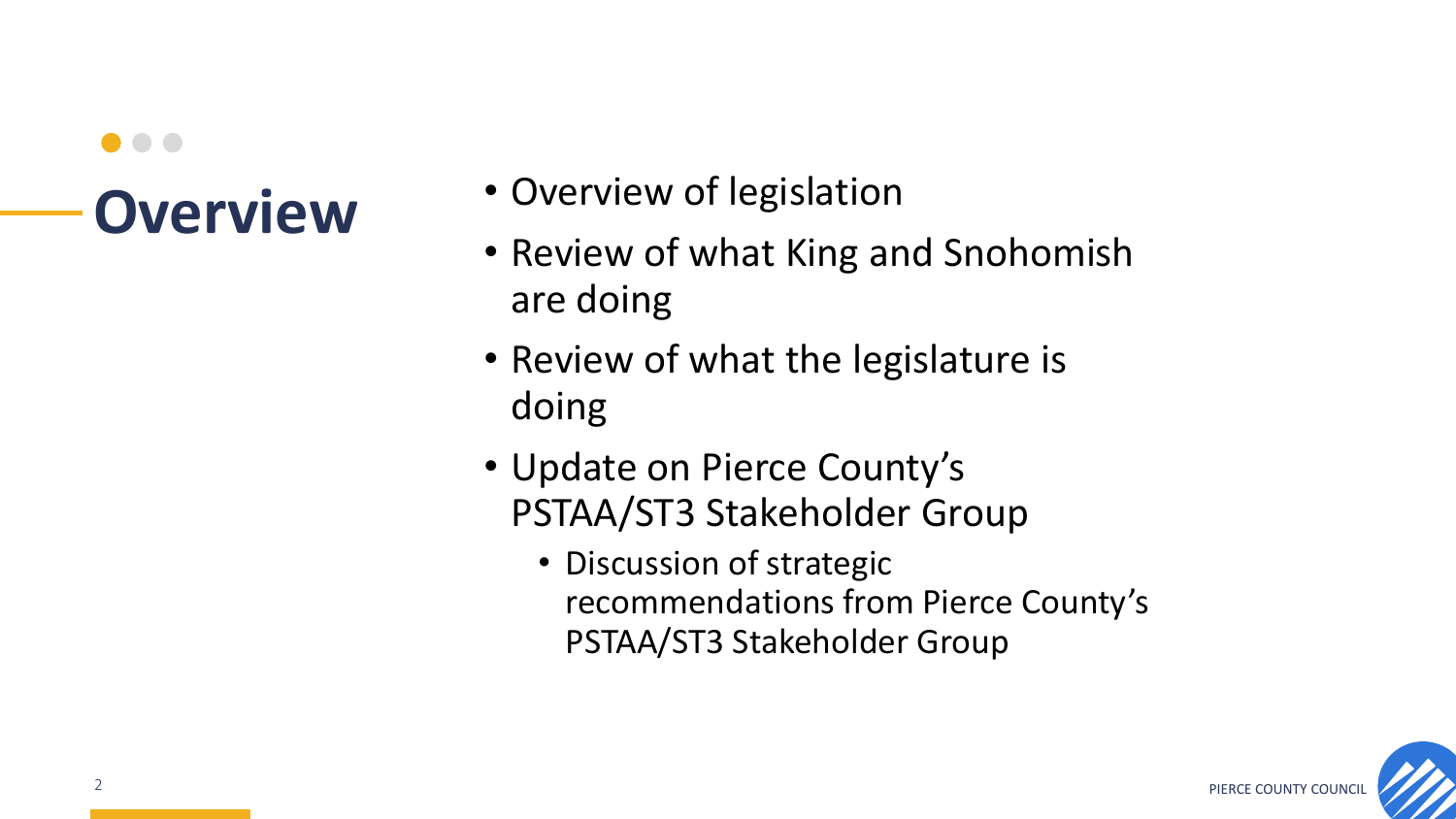- PSTAA/ST3 SB 5987 (Concerning transportation revenue.)
	- Pierce County R2018-102 (Puget Sound Taxpayer Accountability Account)

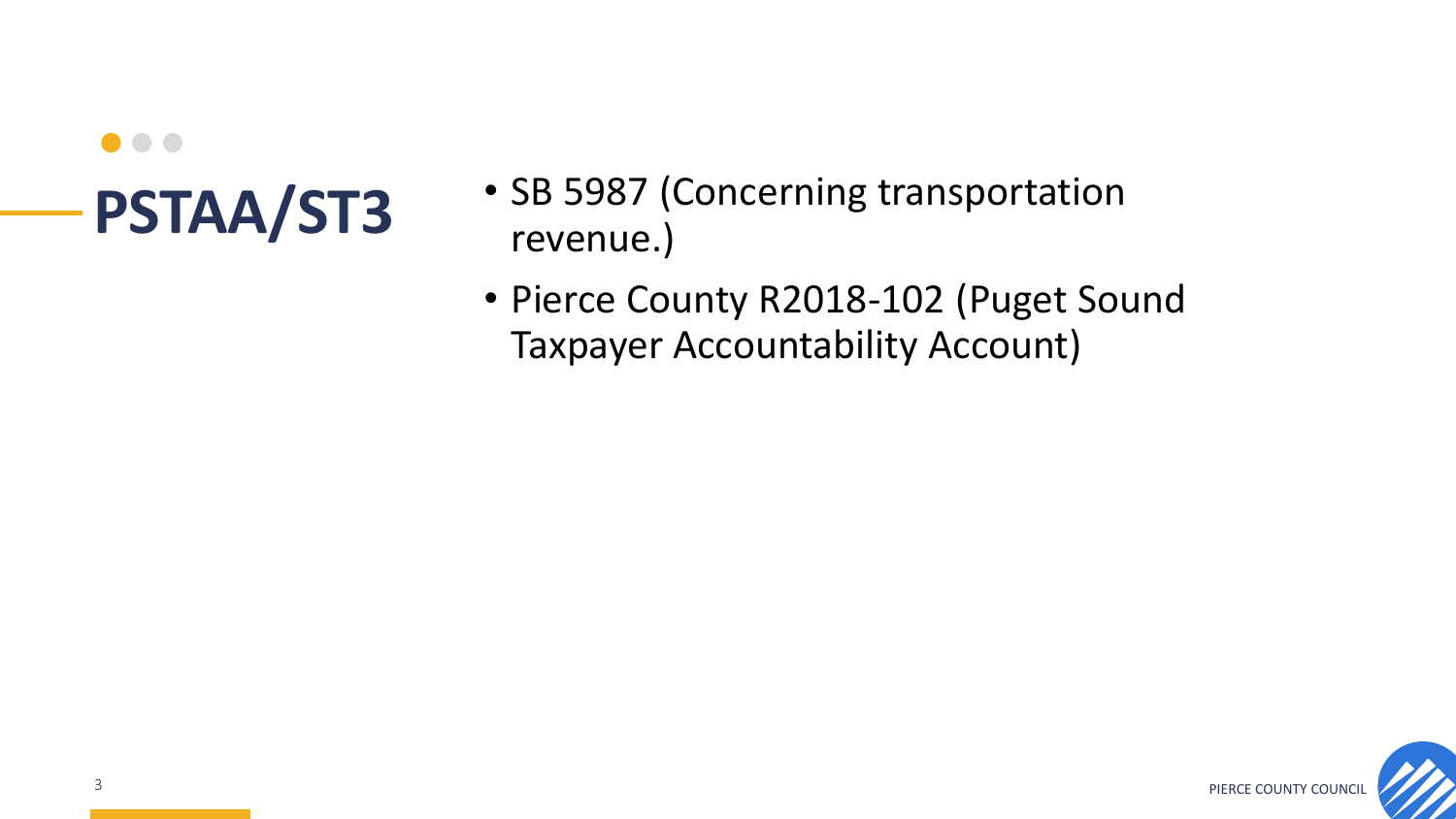### $\bullet\bullet\bullet$ **PSTAA/ST3**

| <b>Estimated Distributions from Puget Sound Taxpayer Accountability Account</b> |         |             |    |             |    |           |    |         |
|---------------------------------------------------------------------------------|---------|-------------|----|-------------|----|-----------|----|---------|
| (dollars in thousands)                                                          |         |             |    |             |    |           |    |         |
| <b>Year</b>                                                                     |         | <b>King</b> |    | Pierce      |    | Snohomish |    | Total   |
| 2018                                                                            | \$      | 0           | \$ | $\mathbf 0$ | \$ | $\pmb{0}$ | \$ | 0       |
| 2019                                                                            | $\zeta$ | 365         | \$ | 143         | \$ | 92        | \$ | 600     |
| 2020                                                                            | \$      | 4,133       | \$ | 1,613       | \$ | 1,035     | \$ | 6,781   |
| 2021                                                                            | \$      | 6,376       | \$ | 2,489       | \$ | 1,596     | \$ | 10,461  |
| 2022                                                                            | $\zeta$ | 7,439       | \$ | 2,904       | \$ | 1,862     | \$ | 12,205  |
| 2023                                                                            | $\zeta$ | 10,945      | \$ | 4,273       | \$ | 2,740     | \$ | 17,958  |
| 2024                                                                            | \$      | 12,233      | \$ | 4,776       | \$ | 3,062     | \$ | 20,071  |
| 2025                                                                            | $\zeta$ | 13,021      | \$ | 5,083       | \$ | 3,260     | \$ | 21,364  |
| 2026                                                                            | \$      | 14,358      | \$ | 5,605       | \$ | 3,594     | \$ | 23,558  |
| 2027                                                                            | \$      | 11,366      | \$ | 4,437       | \$ | 2,845     | \$ | 18,649  |
| 2028                                                                            | $\zeta$ | 10,985      | \$ | 4,288       | \$ | 2,750     | \$ | 18,023  |
| 2029                                                                            | \$      | 18,028      | \$ | 7,038       | \$ | 4,513     | \$ | 29,578  |
| 2030                                                                            | \$      | 28,975      | \$ | 11,311      | \$ | 7,253     | \$ | 47,540  |
| 2031                                                                            | $\zeta$ | 39,102      | \$ | 15,265      | \$ | 9,788     | \$ | 64,155  |
| 2032                                                                            | \$      | 36,007      | \$ | 14,056      | \$ | 9,013     | \$ | 59,076  |
| 2033                                                                            | \$      | 34,349      | \$ | 13,409      | \$ | 8,598     | \$ | 56,357  |
| 2034                                                                            | \$      | 44,421      | \$ | 17,341      | \$ | 11,120    | \$ | 72,882  |
| 2035                                                                            | $\zeta$ | 23,613      | \$ | 9,218       | \$ | 5,911     | \$ | 38,742  |
| <b>Total</b>                                                                    | \$      | 315,719     | \$ | 123,250     | \$ | 79,032    | \$ | 518,000 |
|                                                                                 |         |             |    |             |    |           |    |         |

**Estimated distribution of funds based on 2015 Sound Transit service area population distribution estimates.** 

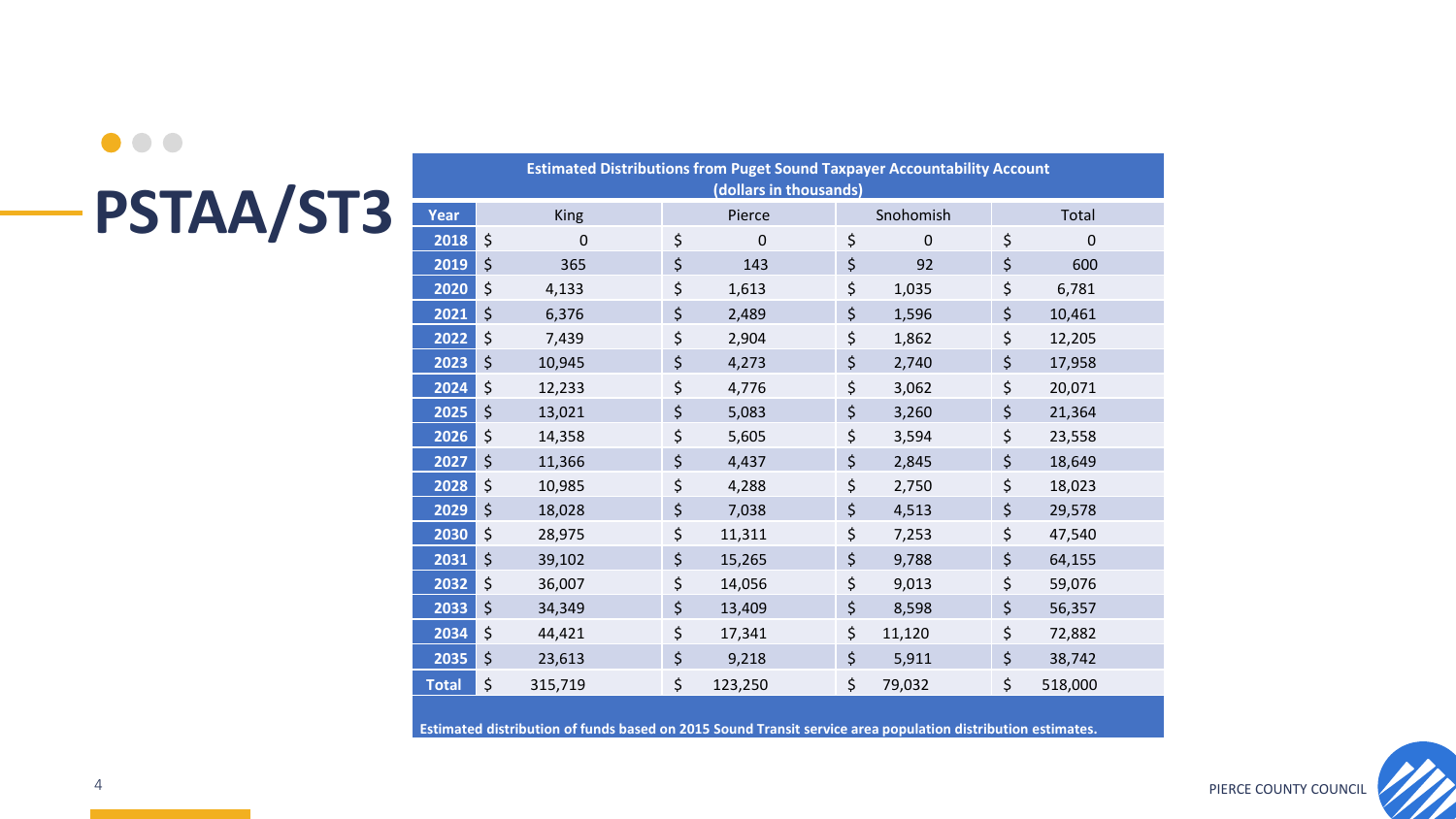**What's King County doing?**

- December 2017: Developed nine strategy areas for funding
- June 2018: Hired consultants to conduct research
- February 2019: Community engagement process
- May 2020: Estimated first PSTAA/ST3 procurement release

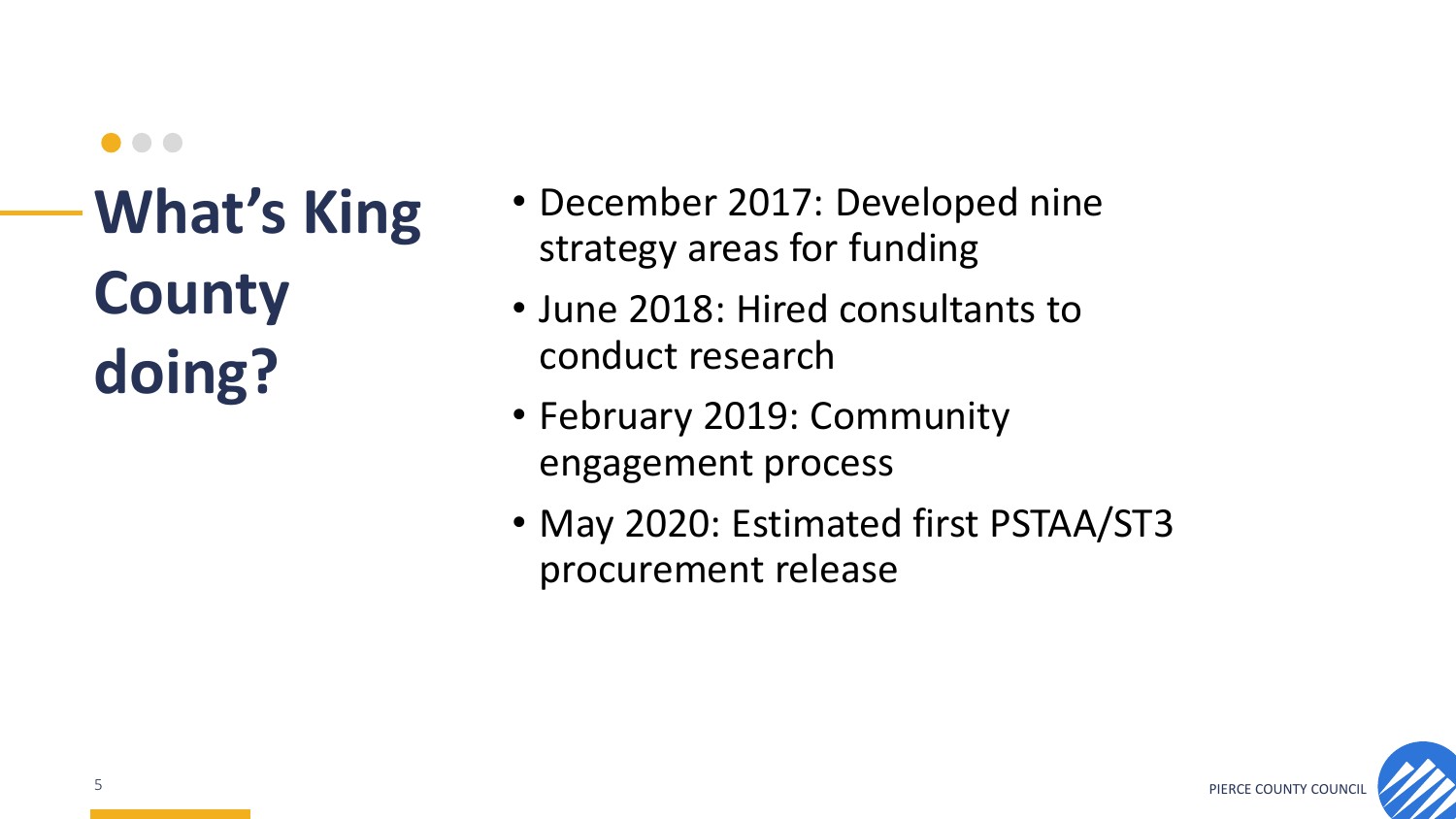## **What's Snohomish County doing?**

- September 2018: began individual outreach to early learning, K-12, and postsecondary providers
- Will be conducting an initial survey to determine if there is widespread consensus on priority investments
- Summer of 2020: Estimated first PSTAA/ST3 procurement release

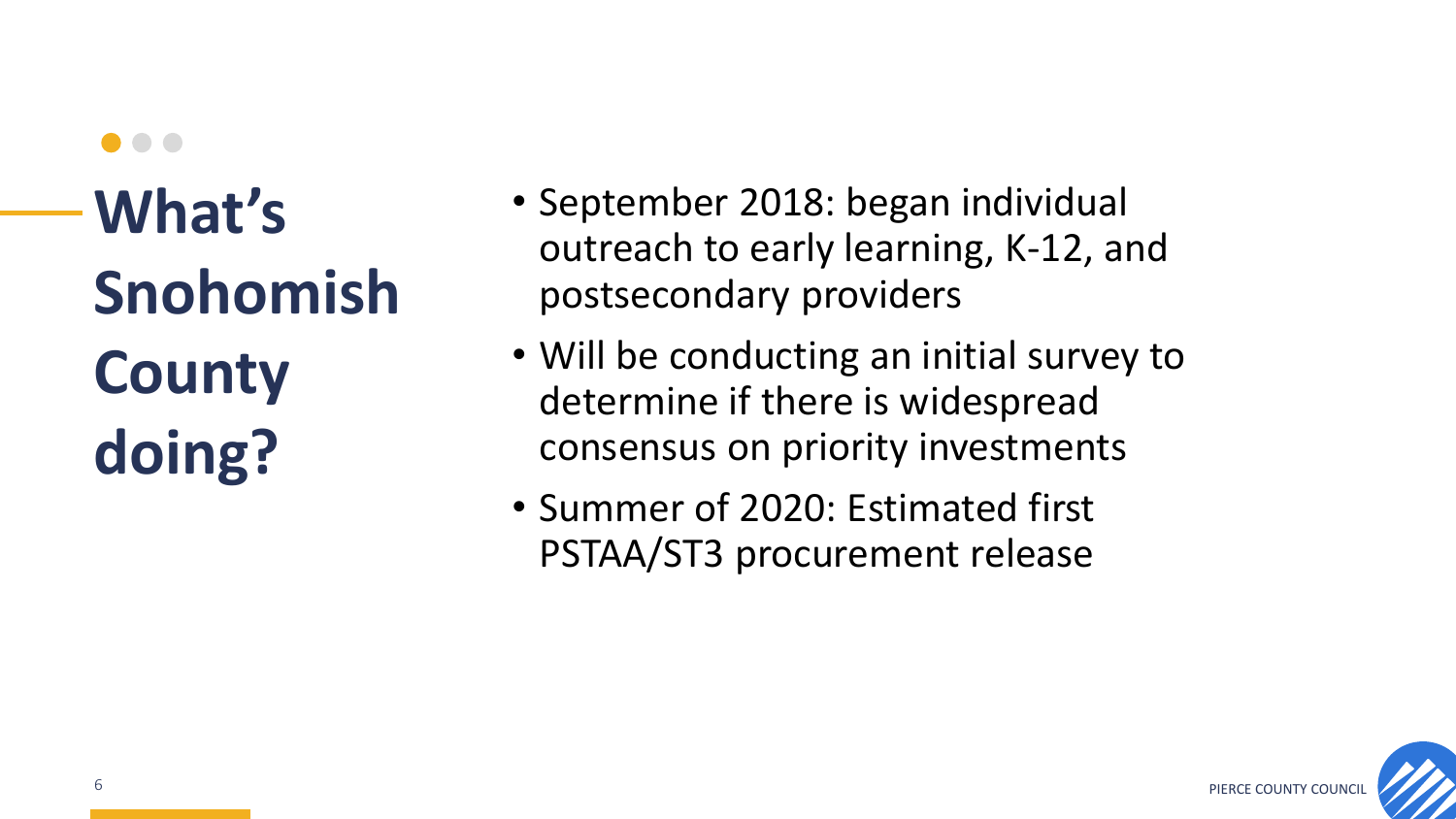**What's the Legislature doing?**

- SHB 1791 (Enhancing educational opportunities for vulnerable children and youth using funding distributed from the Puget Sound taxpayer accountability account.)
	- Capital funding
	- Endowments
	- Mental Health tax

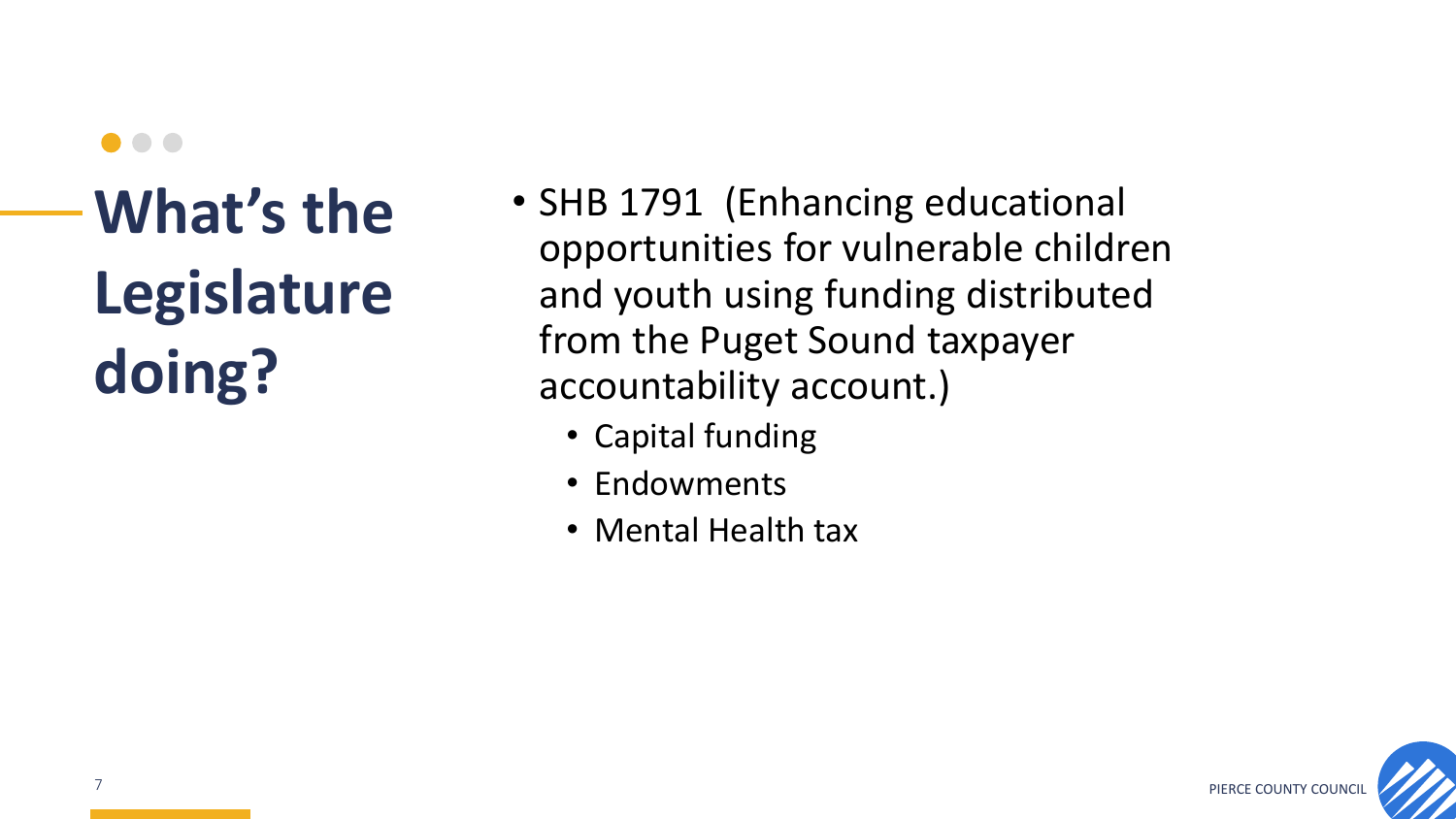- July 2018: Pierce County Executive RFI process
- September 2018: Pierce County Executive appropriated \$143K for UW-T in 2019 budget
- September 2018: Pierce County Council established PSTAA Stakeholder Group with R2018-102

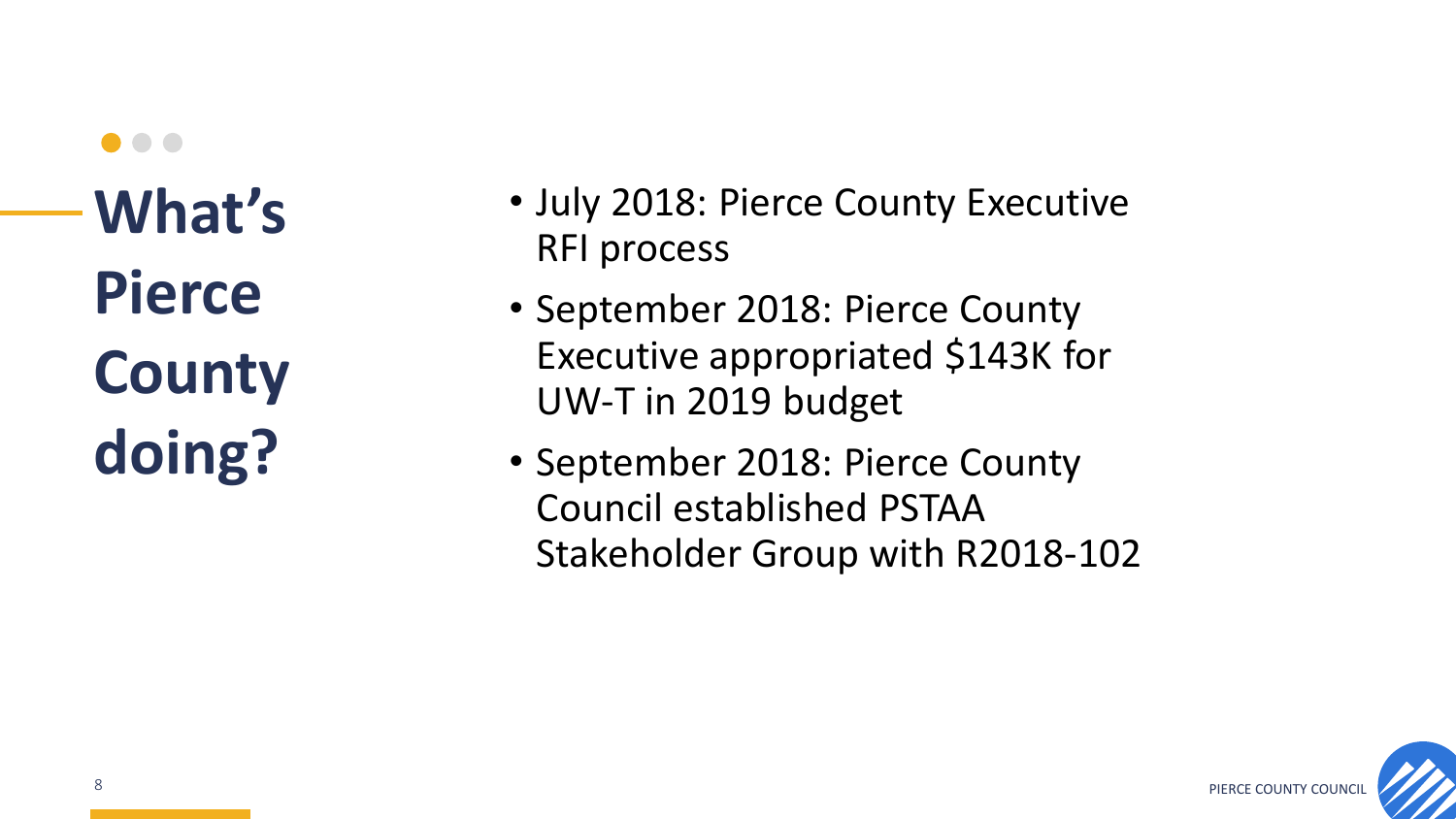- Council staff convened the members of the PSTAA Stakeholder Group
- Council staff facilitated first 5 Stakeholder Group discussions
- We asked each agency to present an overview of their agency and share ideas for potential funding focused on evidence based practices
- Council staff created web page for the PSTAA Stakeholder Group

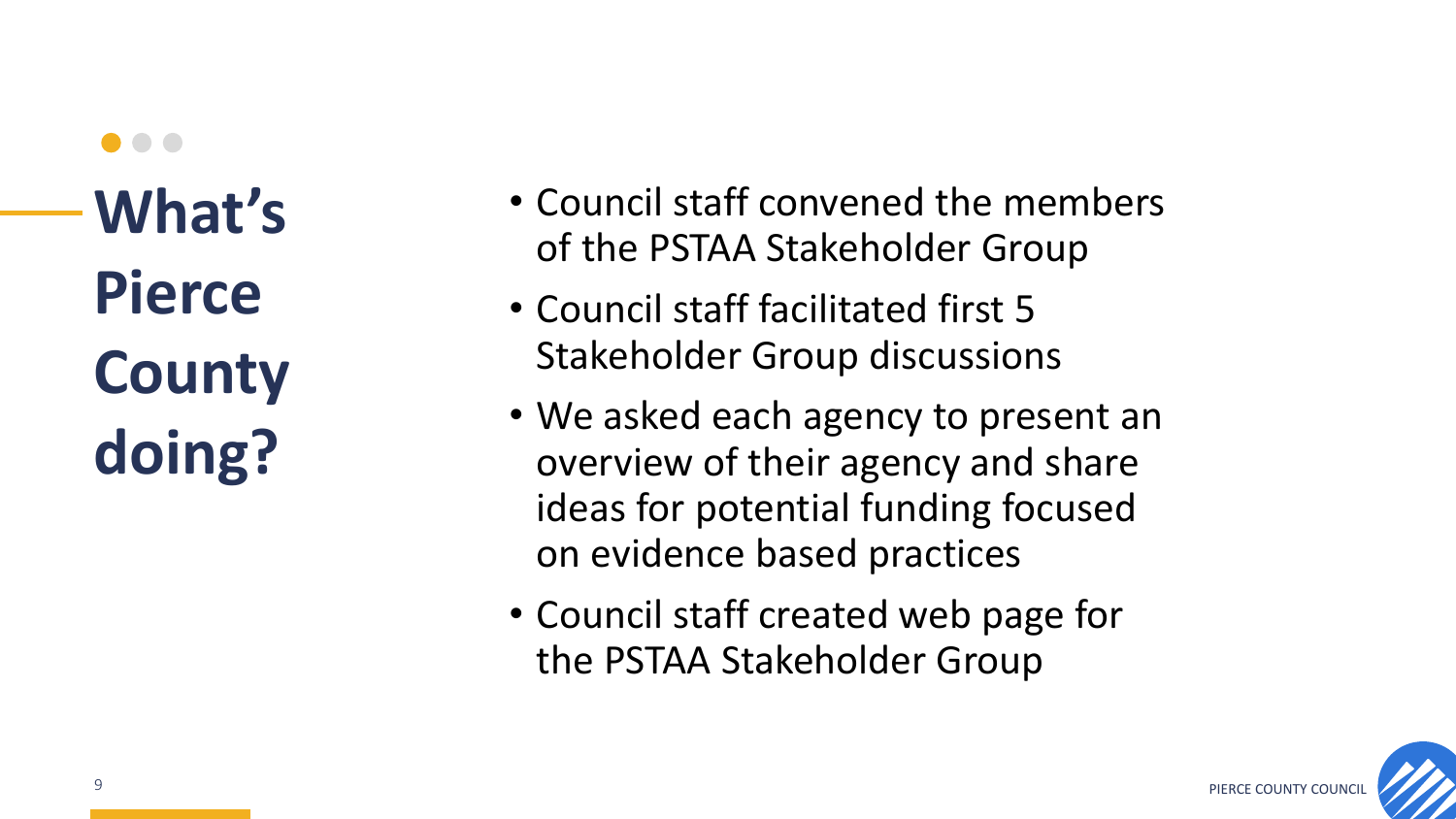- Facilitator for final 2 Stakeholder Group discussions to establish recommendations and priorities
- Recommendations from Stakeholder Group discussions

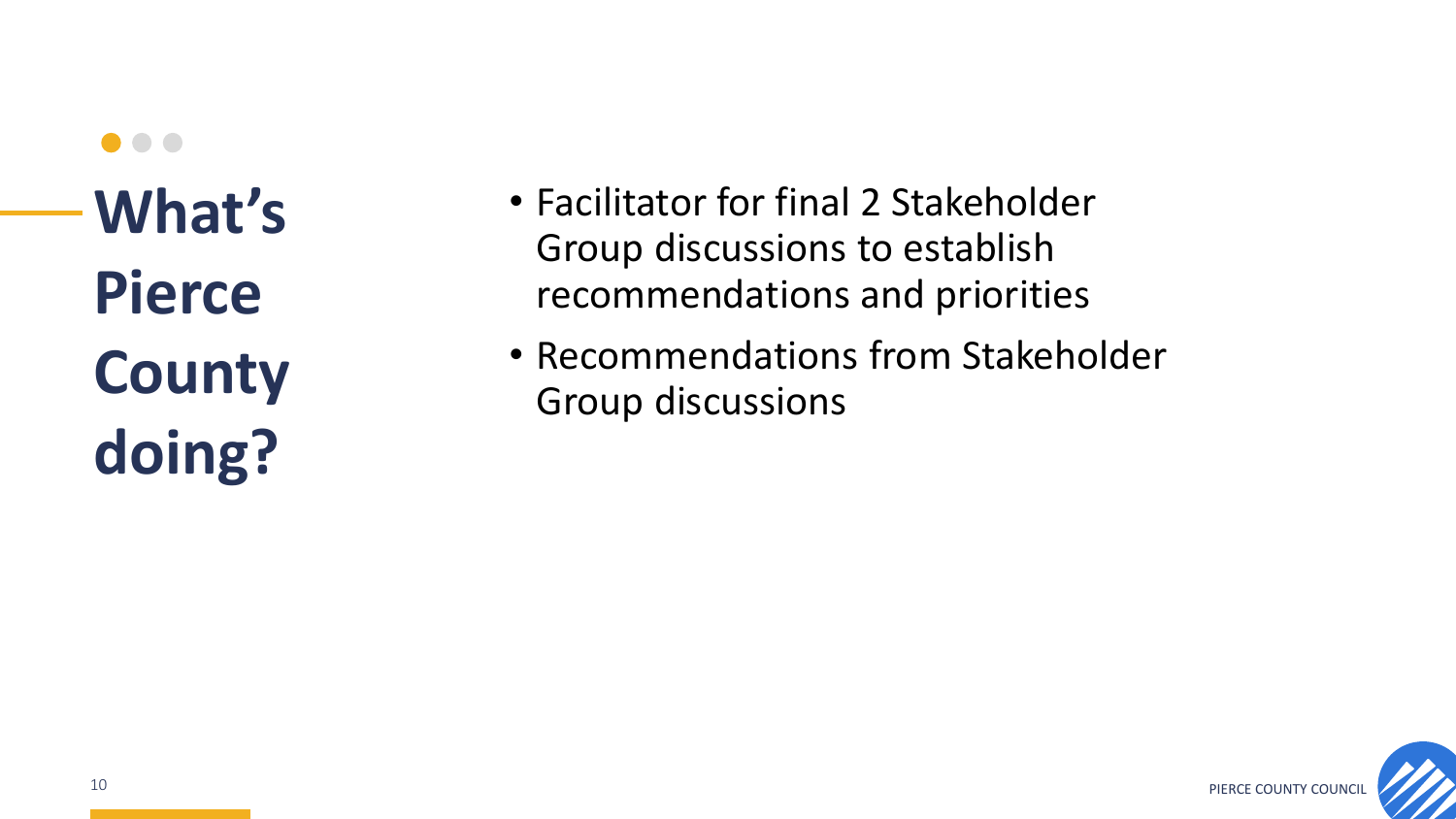Consensus from Stakeholder Group

- Goal and audiences to be served
- Principles for making funding decisions to have the greatest impact:
	- Community engagement and co-design
	- Need assessment
	- Data-informed planning
	- Racial equity lens
	- Prevention lens
	- Transparent process
	- Focus on P-25 with support for families
	- Funded activities linked directly to goal

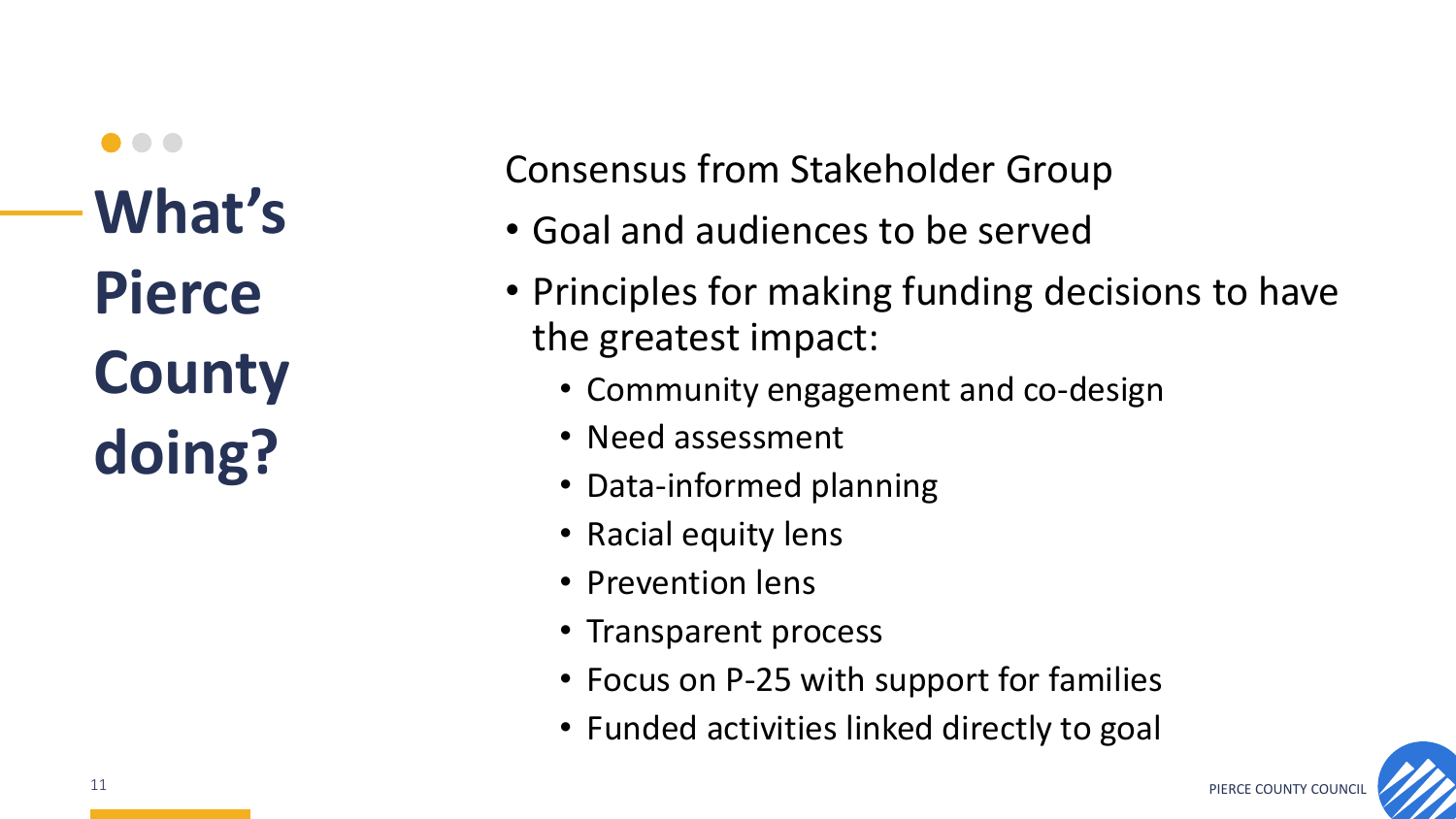$\bullet\bullet\bullet$ **What's Pierce County doing?**

- Issues from Stakeholder Group discussions
	- Endowment
	- Capital funding
	- Council process

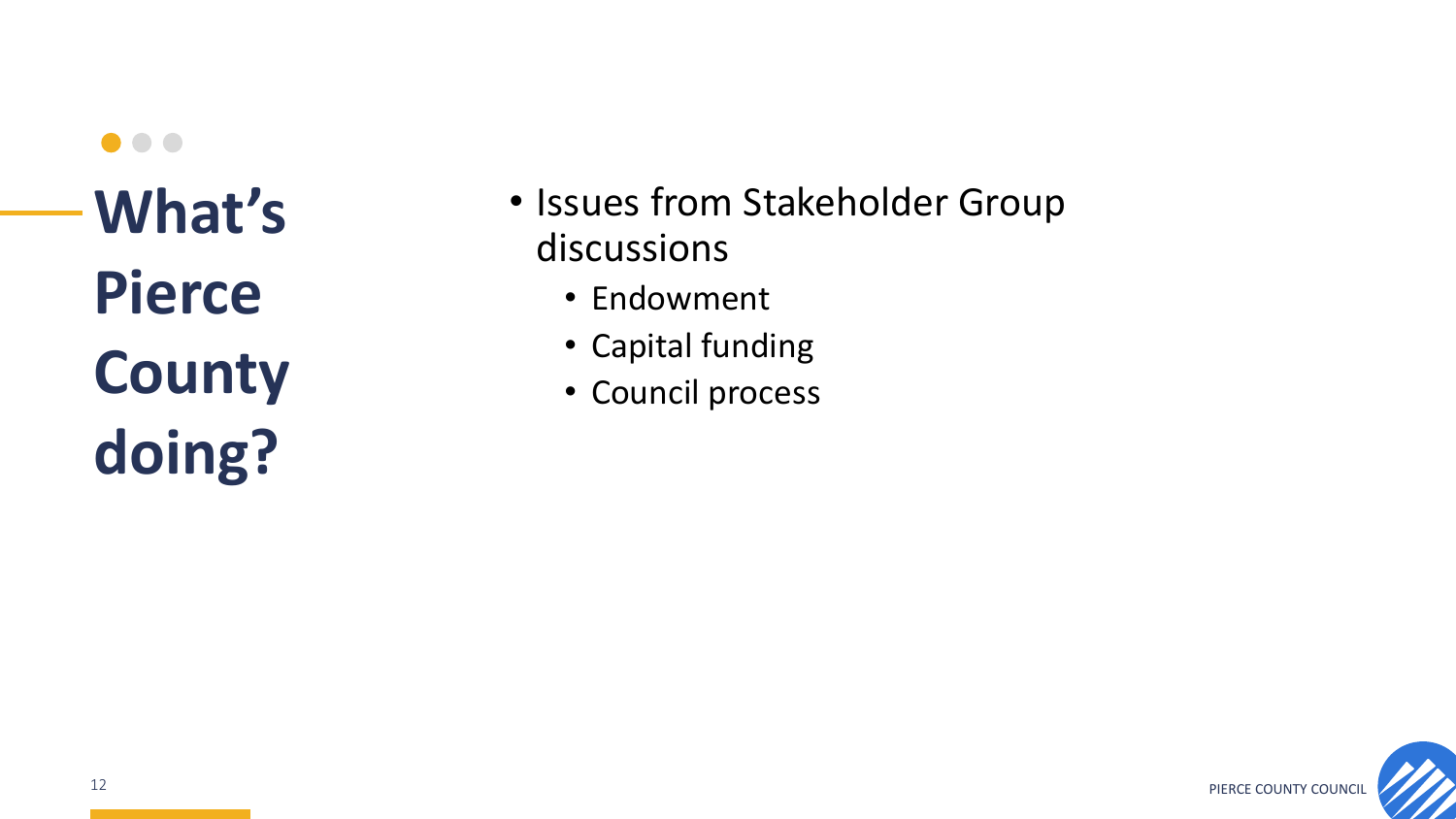- Continue to provide ways for the community to deliver feedback to Council
- Council needs to clarify its priorities, process, and plans for this funding
- Potential nexus with Prenatal to 25 Commission